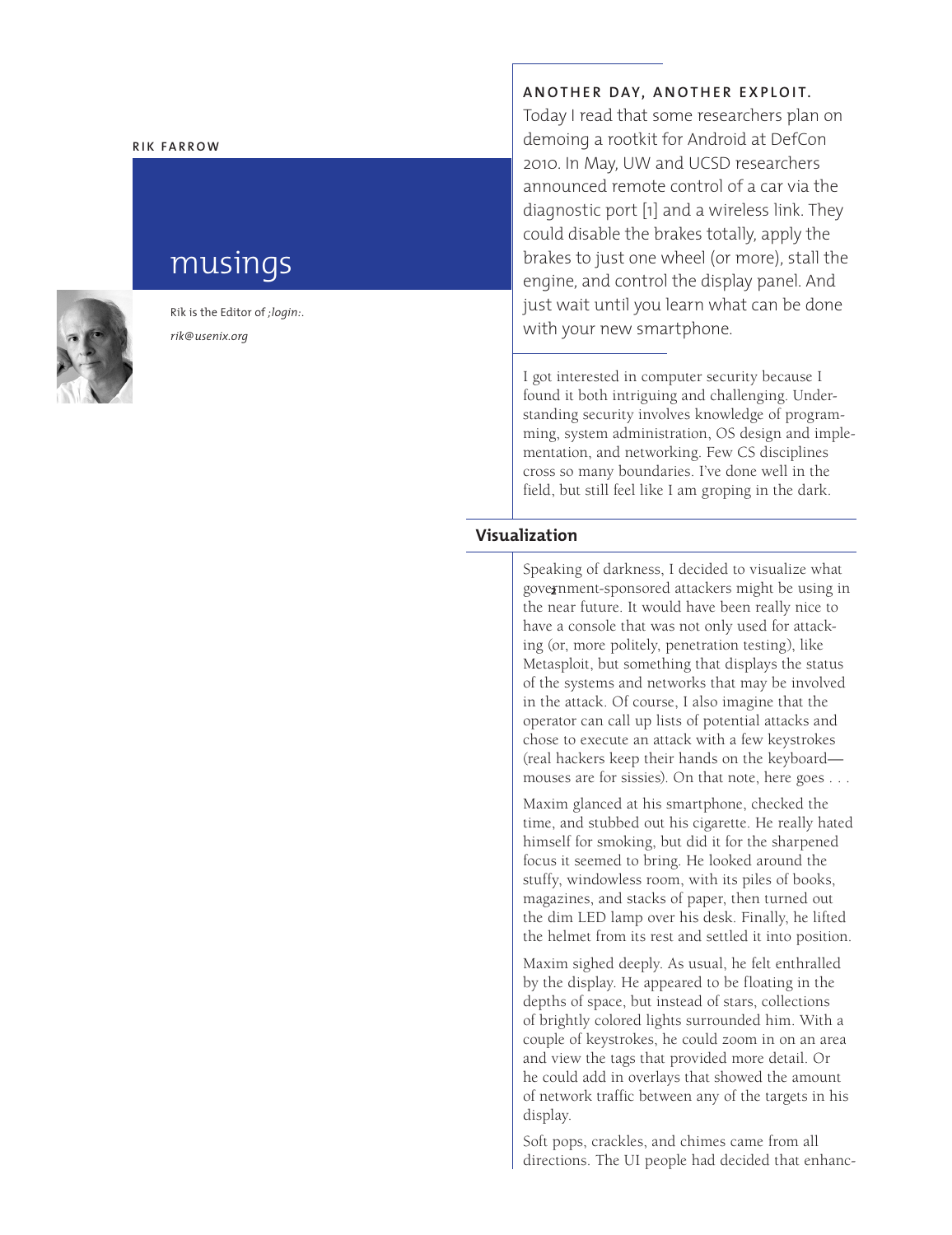ing the display with sound was a good idea, and Maxim agreed. Humans retain ancient instincts from their hunter-gatherer days, when someone who ignored a cracking branch might miss finding dinner, or quickly become dinner. As new sources of information appeared, they chimed softly, then crackled as more information about the source was added.

What Maxim really hated was the thumper. If the back-end AI decided that the attacker had been detected, it not only produced a tremendous *crump* sound, it also thumped the seat hard enough to jolt his whole body. Full surround experience. Fortunately, he hadn't been detected often since his training days.

Maxim had discovered many years ago that he worked best when he could visualize what he was working with. In junior high, he had scribbled out graphical representations for the systems he was attacking, and how they appeared to be related. His drawings were crude, and trying to decipher scrawled IP addresses and port numbers later always proved troublesome. Plus, trying to recall what he had written to represent passwords was truly frustrating.

By comparison, this new visualization system was a dream come true. Just selecting the object representing a target brought up all the known details, as well as some that were guesses, and allowed him to scroll through lists of actions he could use to probe or attack.

Maxim watched as the display continued to evolve, with new objects glowing and chiming into life in front of him, while others faded away as they moved behind him in the virtual display. He still had a minute or so before the action began, and he allowed himself to daydream. How would things have looked in this display when he first started hacking back in the late  $'90s?$ 

Instead of objects and their attributes, Maxim conjured up an image made of dots of light in the darkness. Each dot represented an open port, and the text associated with the dot gave the port number and, for a well-known port, perhaps the name of the protocol. Port scans produced the raw data, and seeing it as dots of light made quick assessments of targets easy. A totally black display meant no ports open, while one full of glowing dots suggested a wide-open, poorly configured system just wanting to be owned. Sometimes such systems would already have been exploited many times before he found them. Occasionally, he would be the first.

Times changed, and people became more aware of security. Firewalls became common, so instead of scanning target systems, all you could scan was the firewall. And scanning firewalls was akin to throwing rocks at an armed guard sitting inside a bunker—unless the firewall was poorly configured. Sometimes a port scan of a firewall would produce a display every bit as useful as a wide-open server. Other times, the firewall would stop responding to his scan, leaving nothing but darkness in its place.

Where once the targets had mostly been various UNIX and Linux servers, Windows machines started appearing. Recognizing them from the open ports was as easy as recognizing an old Ford by its square tail lights. UNIX systems, long the victim of attacks, were still common but were much better secured these days. No more easy shell accounts, but Windows systems were now sitting on faster networks, making them useful as relays and exploit stashes.

Maxim mentally tagged each machine he had exploited with a different color: red for firewalls, blue for relays, and orange for code stashes. Over time, the display would change as exploited machines were taken down,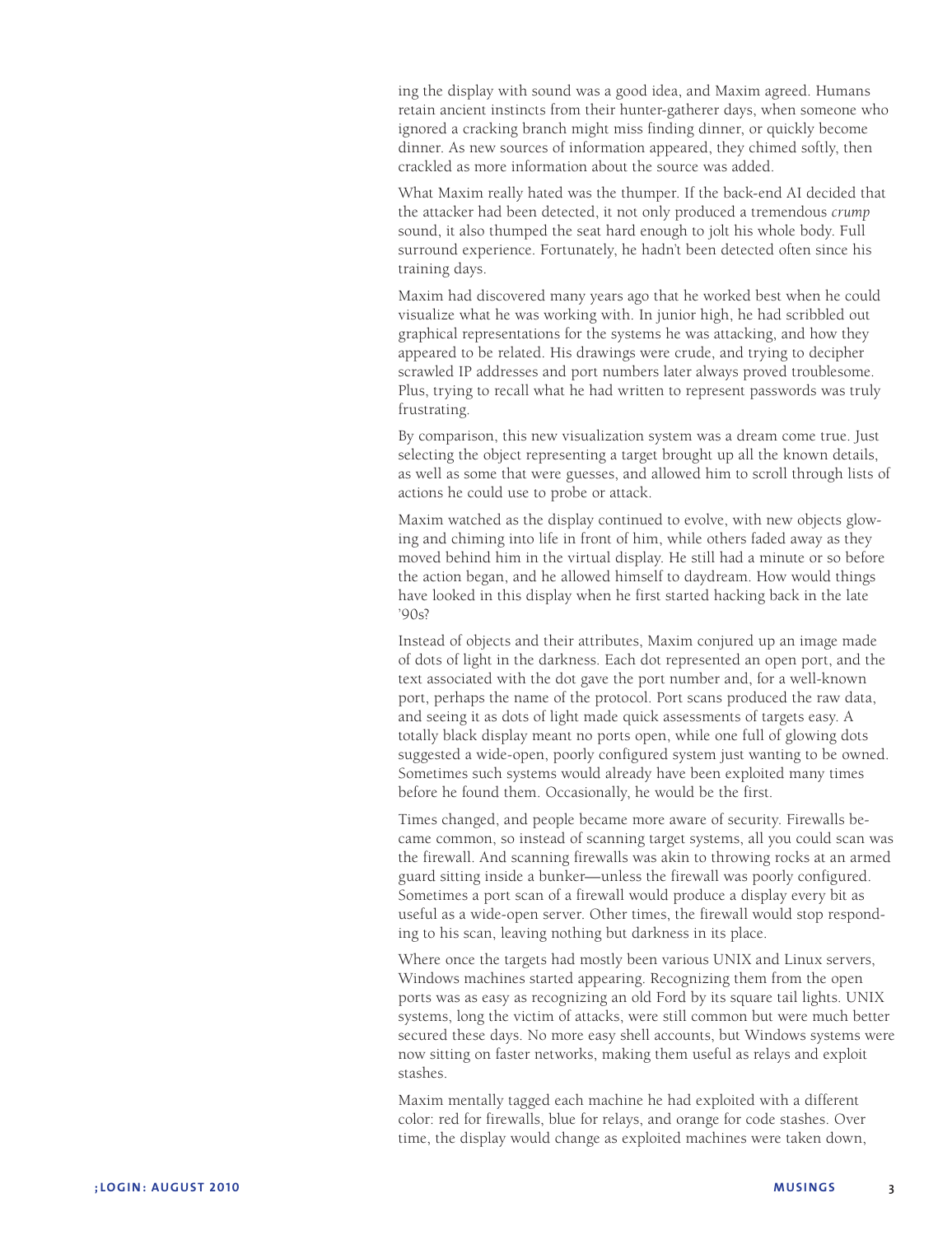patched, or wiped clean. Often he could re-exploit a system, but he would always wait a few weeks before doing so.

Maxim labeled Web servers as green, because, for a while, they had meant money. Web servers always had open ports because serving data was their job. A firewall could still get in the way, but few people bothered to config ure them correctly, something that would have made downloading his tools and attacks more difficult. With a Web server as a relay, he could usually get inside an organization in a snap.

Then the Web servers themselves became sources of income. Maxim would pop Web servers, add a single line to many HTML files that would direct any browser that downloaded them to a drive-by download site, and collect money for each system exploited. It was a great time, like being a highway man, or even a troll, the storybook kind that lived under bridges.

He still took side jobs, and these were a little more demanding. In most cases, someone wanted to get something from within a particular organiza tion. If his clients provided him with lots of specifics, such as the names and email addresses of a target and his associates, he could use a classic social engineering attack. The target would get an email and by opening the email, silently exploit his Windows desktop. Visualizing this, Maxim imagined a long tunnel stretching from his desktop, through any firewalls, and right into the target organization. Once inside, he would slowly build a picture of the internal network by cautious probing (don't want to set off an IDS by being too eager) and reading emails. Just the headers alone would sometimes be enough to steer him in the right direction.

Maxim popped back into the present moment. His fingers floated ready above his keyboard, waiting to launch the next phase of the attack. His display had become almost muted, as the object he was focused upon moved into a secure corridor, one with little network traffic. After a brief pause, the object moved forward and the screen lit up again. Bingo! He was inside. Maxim's hands flashed as he typed out macros, launching several attacks in swift succession. It was important to establish a beachhead, by setting up relays, before the subject turned off his smartphone. Until then, the smart phone acted as a relay between a tunnel to his attacking system and the wireless network the smartphone had joined. He didn't know, nor did he need to know, the encryption key for the wireless, since the smartphone had handled that for him. And with data rates in metro areas approaching five megabits per second, any downloads he needed to do would go fast.

Maxim perceived the richness of the display grow as the passive sniffing tool he had launched did its work. A print server appeared, and Maxim played a few keys that started a sure-fire exploit against the server. Print servers were often trusted in office networks, and were a great place to "share" malware.

It really wasn't hard to find services on today's networks, what with all the announcements. Routers, printers, file servers, authentication servers, all either routinely broadcast or responded to broadcast queries for attention.

Maxim already knew who would likely hold the key to the data file his em ployers wanted. All he needed to do was discover the IP address assigned to that user's desktop. There! A plaintext email header with the name in the To: header line gave away the address. Maxim launched the exploit that would do the deed. By sending out a fake ARP reply, the smartphone would relay data between the victim and the default router. Once the victim visited a Web site, the relay would insert a bit of JavaScript code that, once executed, would add a relay to the victim's Web browser. Maxim loved IE6, as IE8 would have made this part of the attack much more difficult.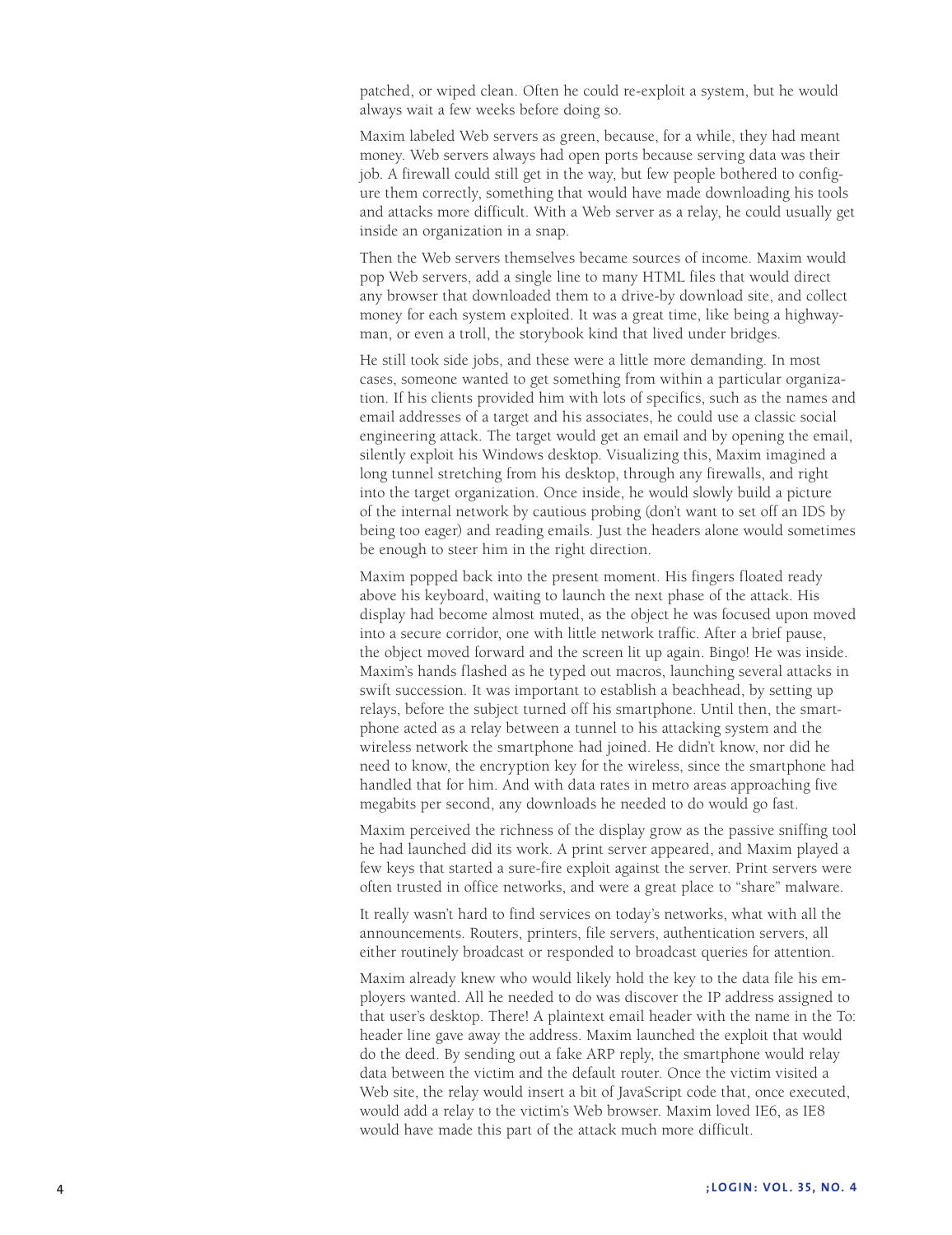The sound of a gong, like one from an Asian monastery, announced success. Maxim quickly shut down the ARP spoofing program, as it would be easily detected by IDS (and perhaps already had been). He then wiped his tools from the smartphone and closed the tunnel. Instantly the display went dark as the connection closed, accompanied by the pops that signified systems disappearing.

Maxim took a deep breath, coughed, and removed the helmet. He glanced at his phone as he lit a cigarette: he had been inside for just five minutes.

## **Fantasy to Reality**

Maxim's visualization tool is currently, AFAIK, total fantasy. The attacks I described are not fantasy. The past attacks are part of history. Using a smartphone as a relay is the only new attack presented, and it is technically possible today. On the best secured phones, such as the maniacally controlled iPhone, this attack would be difficult and would rely on jailbreaking. But on phones where users can install any app they choose and grant the app all the permissions it asks for, this attack becomes trivial. The user might notice how sluggish his phone had become but would be unlikely to notice anything else. The entire display of a smartphone is driven by software and can be convinced to display anything at all, easily fooling the user into thinking things are perfectly normal. The display could even fake a complete shutdown, as the only way you can really be sure a smartphone is off is to remove the battery—something you can't do routinely with an iPhone.

I disliked using computers when they were so complex that no single person could understand the entire system. The mainframes I used in the '70s were like that, similar to mainframes that are still in use today. These mainframes required many bookshelves to hold the documentation for system programmers, those allowed to hook into the underlying OS.

When I started using PCs, understanding the entire system was much easier. After all, a system with 64kb of RAM and only floppy disks just couldn't hold very much, and having a complete understanding of how the system worked was possible. Early UNIX systems were the same way, with a total of three binders containing *all* of the documentation. Today's \*nix systems are no longer so simple—a kernel alone uses tens of thousands of times the RAM my entire first PC had.

Layered on top of any modern desktop or server, we find libraries. The libraries make life much easier for programmers, as they provide consistent and easy-to-use interfaces with the rest of the system. They also add many layers between the hundreds (for \*nix) or thousands (for Windows) of system calls. Each layer of abstraction adds complexity even as it reduces the programmer's burden, while opening up more opportunities for exploitation.

My friends in the business of AV and application auditing have been telling me how much better Windows security has become. They swear Windows 7 has much better security than either Linux or Mac OS X because of many great new features. Yet there are still exploits for Windows 7. The same people tell me that this is because Windows versions control 95% of desktops, and that is certainly true to a point. But as long as there are many layers of software, and users are allowed to install any software they like or run browsers that will do this for them, Windows will not be secure.

And neither will other systems.

The day of the user-controlled system may be coming to an end. For security, this will be a good thing. For freedom, including the freedom to tinker,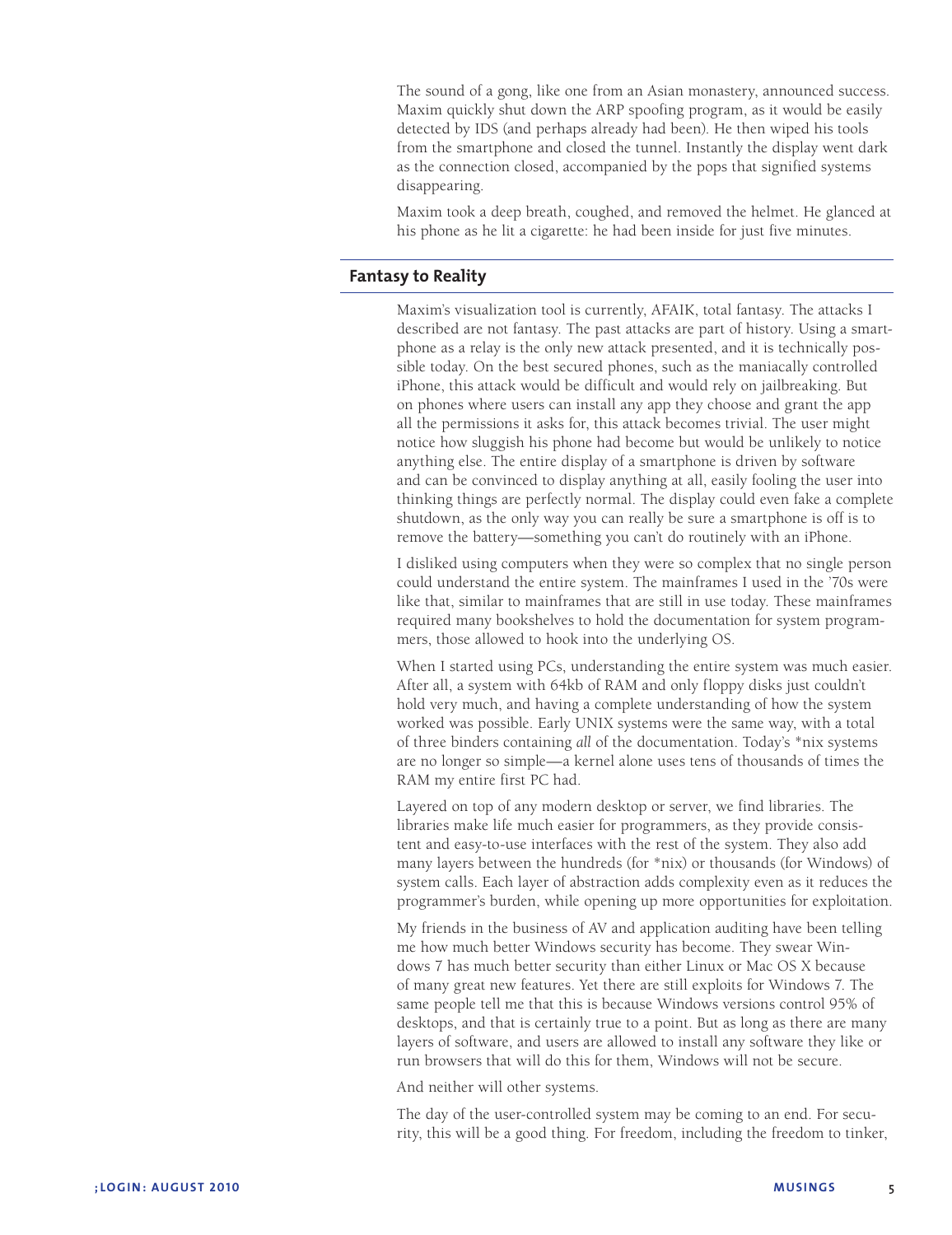it might be terrible. Yet Apple has already done this with its iP\* family, and I wonder if Microsoft Windows and Google Android will be far behind.

### **The Lineup**

This issue begins with an article about logging, not in the sense of mining the land for timber, but mining your logs for the interesting parts. Ron Dilley has been obsessed with logs for many years. He tells us how this obsession has lead him to create a set of useful tools and techniques for monitoring systems.

Steve Checkoway and friends have written about some research they published at LEET '10 (reports in this issue). Checkoway warns us that even text isn't safe, and demonstrated this by creating a virus that infects systems via TeX files.

Bo Li et al. explain the Symbian OS security model. Li begins with some background on the original design, then covers the current security features used in the most popular smartphone OS in the world today (based on number of handsets sold). I find that the trade-offs between security and the desire to have lots of apps for your OS tends to favor apps over security but I suggest you find out for yourself.

Carlos Maltzahn and associates have provided us with an overview of Ceph, a distributed file system in the works for over five years, and they explain how to integrate Ceph with Hadoop. In the April 2010 issue of *;login:*, Konstantin Shvachko discussed how the single namespace server design of HDFS creates very real limits in scaling and performance. Ceph bypasses these limitations by having many metadata servers. The client that allows mounting of Ceph was added to the Linux kernel in May, making Ceph even more accessible. The instructions in this article for setting up your own Ceph distributed file system are clear and simple to follow.

Michael Piatek and Arvind Krishnamurthy explain why the tit-for-tat reward system used in peer-to-peer file-sharing systems like BitTorrent can't work with live video streaming. In a short and very clear article based on their paper for NSDI, they outline a different strategy, one that has already been implemented in a commercial video streaming product.

David Blank-Edelman expands on the theme of his April column, making things up, by covering randomness. If you have been awake and interested in computer security, you will appreciate just how important good sources of randomness can be. David takes us on a tour of Perl modules that go beyond the two system calls POSIX operating systems provide.

Peter Galvin stares into his crystal ball, then chucks it. Peter takes a hard look at the future of various Sun products under Oracle control, basing his column on the few facts that are known and a bit of deduction. I recommend his column for anyone who is interested in the future of Sun.

Dave Josephsen continues where he left off last month in his discussion of Argus. In this column Dave expounds on the basics of collecting packet summary data using Argus, explains how to combine, collate, and reduce Argus data, and demos some commands for extracting interesting stuff from this data.

Robert Ferrell provides a hard look at disaster planning. Possibly inspired by the opening of the hurricane season, with all the destruction, death, and misery that implies, Robert suggests that the best disasters are the ones you plan yourself.